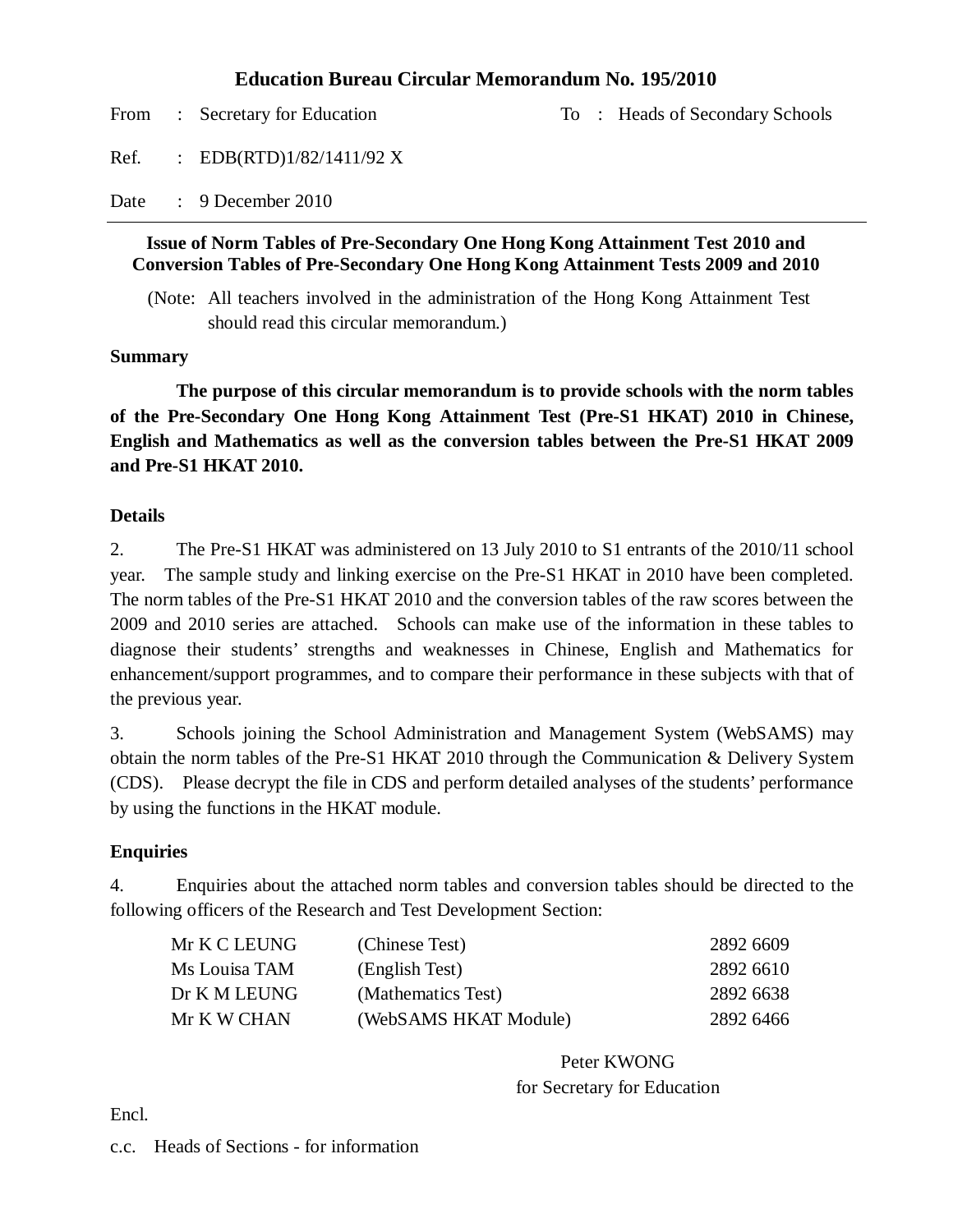# 年中一入學前香港學科測驗

中文科 常模表\*

| 原始分              | 標準分   | 百分位數    | 原始分    | 標準分    | 百分位數  |
|------------------|-------|---------|--------|--------|-------|
| $\boldsymbol{0}$ | 42.48 | 0.0     | 51     | 96.08  | 35.6  |
| $\mathbf{1}$     | 43.53 | 0.0     | 52     | 97.13  | 38.3  |
| $\overline{c}$   | 44.58 | 0.1     | 53     | 98.18  | 41.1  |
| 3                | 45.63 | 0.1     | 54     | 99.23  | 43.8  |
| 4                | 46.69 | 0.1     | 55     | 100.28 | 46.8  |
| 5                | 47.74 | 0.1     | 56     | 101.34 | 49.7  |
| 6                | 48.79 | $0.2\,$ | 57     | 102.39 | 52.8  |
| 7                | 49.84 | 0.3     | 58     | 103.44 | 55.6  |
| 8                | 50.89 | 0.4     | 59     | 104.49 | 58.6  |
| 9                | 51.94 | 0.5     | 60     | 105.54 | 62.0  |
| 10               | 52.99 | 0.7     | 61     | 106.59 | 65.0  |
| 11               | 54.04 | $0.8\,$ | 62     | 107.64 | 68.2  |
| 12               | 55.09 | 0.9     | 63     | 108.69 | 71.2  |
| 13               | 56.14 | 1.1     | 64     | 109.74 | 74.2  |
| 14               | 57.20 | 1.3     | 65     | 110.79 | 77.0  |
| 15               | 58.25 | 1.5     | 66     | 111.84 | 79.5  |
| 16               | 59.30 | 1.7     | 67     | 112.90 | 82.0  |
| 17               | 60.35 | 1.9     | 68     | 113.95 | 84.3  |
| 18               | 61.40 | 2.0     | 69     | 115.00 | 86.6  |
| 19               | 62.45 | 2.3     | $70\,$ | 116.05 | 88.5  |
| 20               | 63.50 | 2.5     | 71     | 117.10 | 90.4  |
| 21               | 64.55 | 2.7     | 72     | 118.15 | 92.0  |
| 22               | 65.60 | 3.0     | 73     | 119.20 | 93.3  |
| 23               | 66.65 | 3.4     | 74     | 120.25 | 94.7  |
| 24               | 67.70 | 3.7     | 75     | 121.30 | 95.8  |
| 25               | 68.76 | 4.1     | 76     | 122.35 | 96.7  |
| 26               | 69.81 | 4.5     | 77     | 123.41 | 97.5  |
| 27               | 70.86 | 4.9     | 78     | 124.46 | 98.1  |
| 28               | 71.91 | 5.4     | 79     | 125.51 | 98.7  |
| 29               | 72.96 | 6.0     | 80     | 126.56 | 98.9  |
| 30               | 74.01 | 6.5     | 81     | 127.61 | 99.2  |
| 31               | 75.06 | 7.1     | 82     | 128.66 | 99.5  |
| 32               | 76.11 | 7.7     | 83     | 129.71 | 99.6  |
| 33               | 77.16 | 8.4     | 84     | 130.76 | 99.7  |
| 34               | 78.21 | 9.1     | 85     | 131.81 | 99.8  |
| 35               | 79.27 | 9.9     | 86     | 132.86 | 99.9  |
| 36               | 80.32 | 10.9    | 87     | 133.91 | 99.9  |
| 37               | 81.37 | 11.9    | 88     | 134.97 | 100.0 |
| 38               | 82.42 | 12.9    | 89     | 136.02 | 100.0 |
| 39               | 83.47 | 14.0    | 90     | 137.07 | 100.0 |
| 40               | 84.52 | 15.3    | 91     | 138.12 | 100.0 |
| 41               | 85.57 | 16.5    | 92     | 139.17 | 100.0 |
| 42               | 86.62 | 17.9    | 93     | 140.22 | 100.0 |
| 43               | 87.67 | 19.3    | 94     | 141.27 | 100.0 |
| 44               | 88.72 | 21.1    | 95     | 142.32 | 100.0 |
| 45               | 89.77 | 22.9    | 96     | 143.37 | 100.0 |
| 46               | 90.83 | 24.8    | 97     | 144.42 | 100.0 |
| 47               | 91.88 | 26.8    | 98     | 145.48 | 100.0 |
| 48               | 92.93 | 28.8    | 99     | 146.53 | 100.0 |
| 49               | 93.98 | 31.0    | 100    | 147.58 | 100.0 |
| 50               | 95.03 | 33.4    |        |        |       |

\* 常模表根據二零一零/一一學年入讀中一的學生樣本編製。

標準差 14.27

平均數 54.73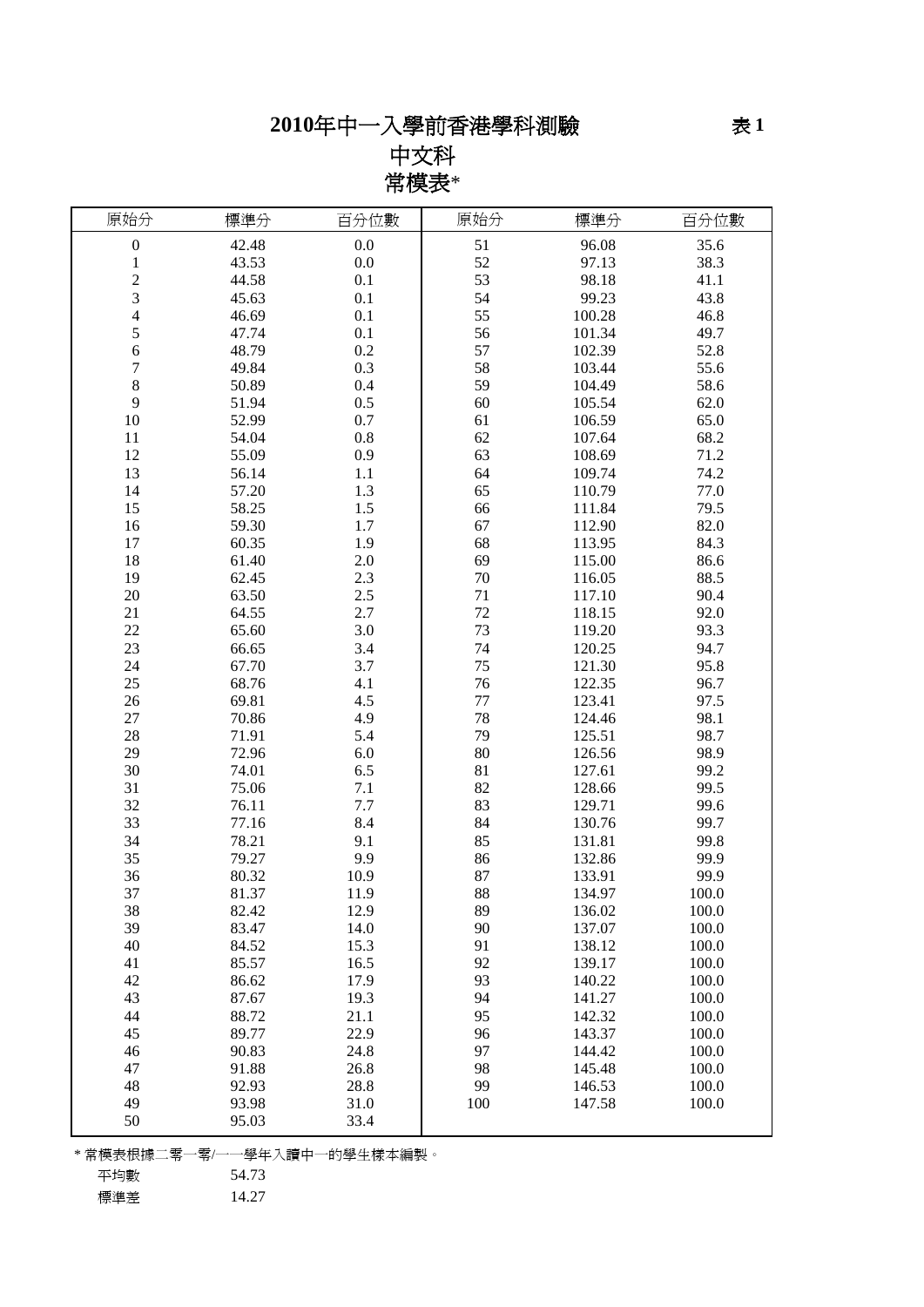# 年中一入學前香港學科測驗

中文科 按語文能力劃分的常模表\*

|      | 原始分                                        | 標準分    | 百分位數  |         | 原始分                      | 標準分    | 百分位數  |
|------|--------------------------------------------|--------|-------|---------|--------------------------|--------|-------|
| 聆聽理解 | $\boldsymbol{0}$                           | 53.60  | 0.3   | 篇章理解    | 14                       | 98.46  | 46.7  |
|      | $\,1$                                      | 57.62  | 0.4   | (續)     | 15                       | 101.70 | 55.7  |
|      |                                            | 61.63  | 1.4   |         | 16                       | 104.94 | 64.9  |
|      | $\frac{2}{3}$                              |        |       |         |                          |        |       |
|      |                                            | 65.65  | 2.2   |         | 17                       | 108.18 | 73.4  |
|      | $\overline{4}$                             | 69.66  | 4.0   |         | 18                       | 111.43 | 80.8  |
|      | 5                                          | 73.68  | 6.1   |         | 19                       | 114.67 | 87.1  |
|      | 6                                          | 77.69  | 9.7   |         | 20                       | 117.91 | 92.0  |
|      | $\sqrt{ }$                                 | 81.71  | 14.5  |         | 21                       | 121.15 | 95.3  |
|      | 8                                          | 85.72  | 20.5  |         | 22                       | 124.39 | 97.5  |
|      | 9                                          |        |       |         |                          |        | 98.9  |
|      |                                            | 89.74  | 28.6  |         | 23                       | 127.64 |       |
|      | 10                                         | 93.75  | 37.2  |         | 24                       | 130.88 | 99.5  |
|      | 11                                         | 97.77  | 47.3  |         | $25\,$                   | 134.12 | 99.9  |
|      | 12                                         | 101.78 | 57.3  |         | 26                       | 137.36 | 100.0 |
|      | 13                                         | 105.80 | 67.7  |         |                          |        |       |
|      | 14                                         | 109.81 | 77.1  | 短文寫作(一) | $\boldsymbol{0}$         | 48.74  | 1.5   |
|      | 15                                         | 113.83 | 85.3  |         | $\,1$                    | 54.87  | 1.9   |
|      | 16                                         | 117.84 | 91.6  |         |                          | 61.01  | 2.5   |
|      |                                            |        |       |         | $\frac{2}{3}$            |        |       |
|      | 17                                         | 121.86 | 95.4  |         |                          | 67.14  | 3.9   |
|      | 18                                         | 125.87 | 98.4  |         | $\overline{\mathcal{L}}$ | 73.28  | 6.4   |
|      | 19                                         | 129.89 | 99.4  |         | 5                        | 79.41  | 10.7  |
|      | 20                                         | 133.90 | 100.0 |         | 6                        | 85.55  | 17.9  |
|      |                                            |        |       |         | $\overline{7}$           | 91.68  | 31.2  |
| 詞義辨析 | $\boldsymbol{0}$                           | 72.57  | 15.3  |         | 8                        | 97.82  | 49.5  |
|      | $\mathbf{1}$                               | 93.23  | 51.9  |         | 9                        | 103.95 | 66.5  |
|      | $\overline{c}$                             | 113.89 | 100.0 |         | 10                       | 110.09 | 83.1  |
|      |                                            |        |       |         |                          |        |       |
|      |                                            |        |       |         | $11\,$                   | 116.22 | 92.3  |
| 以詞代意 | $\boldsymbol{0}$                           | 76.20  | 20.8  |         | 12                       | 122.36 | 97.7  |
|      | $\mathbf{1}$                               | 95.84  | 58.0  |         | 13                       | 128.49 | 99.4  |
|      | $\overline{c}$                             | 115.48 | 100.0 |         | 14                       | 134.63 | 100.0 |
|      |                                            |        |       |         |                          |        |       |
| 句義辨析 | $\boldsymbol{0}$                           | 71.46  | 8.7   | 短文寫作(二) | $\boldsymbol{0}$         | 65.48  | 4.2   |
|      | $\mathbf{1}$                               | 83.95  | 26.8  |         | $\,1$                    | 68.61  | 4.8   |
|      |                                            | 96.45  | 53.5  |         |                          | 71.74  | 6.1   |
|      | $\frac{2}{3}$                              | 108.94 | 82.4  |         | $\frac{2}{3}$            | 74.87  | 8.0   |
|      | $\overline{4}$                             | 121.44 | 100.0 |         | $\overline{\mathcal{L}}$ | 78.01  | 10.9  |
|      |                                            |        |       |         |                          |        |       |
| 段義理解 |                                            |        |       |         | 5                        | 81.14  | 14.3  |
|      | $\boldsymbol{0}$                           | 69.79  | 6.7   |         | 6                        | 84.27  | 18.2  |
|      | $\mathbf{1}$                               | 76.50  | 6.7   |         | $\overline{7}$           | 87.41  | 22.8  |
|      | $\frac{2}{3}$                              | 83.22  | 25.8  |         | 8                        | 90.54  | 28.1  |
|      |                                            | 89.93  | 25.8  |         | 9                        | 93.67  | 33.6  |
|      | $\overline{\mathcal{L}}$                   | 96.65  | 56.3  |         | 10                       | 96.81  | 40.0  |
|      | 5                                          | 103.37 | 56.3  |         | 11                       | 99.94  | 48.3  |
|      | 6                                          | 110.08 | 86.3  |         | 12                       | 103.07 | 57.6  |
|      | $\sqrt{ }$                                 | 116.80 | 86.3  |         | 13                       | 106.20 | 66.8  |
|      |                                            |        |       |         |                          |        |       |
|      | $\,8\,$                                    | 123.51 | 100.0 |         | 14                       | 109.34 | 75.8  |
|      |                                            |        |       |         | 15                       | 112.47 | 83.1  |
| 篇章理解 | $\boldsymbol{0}$                           | 53.07  | 0.5   |         | 16                       | 115.60 | 89.1  |
|      | $\mathbf{1}$                               | 56.31  | 0.6   |         | 17                       | 118.74 | 93.4  |
|      |                                            | 59.56  | 1.7   |         | 18                       | 121.87 | 96.4  |
|      | $\begin{array}{c} 2 \\ 3 \\ 4 \end{array}$ | 62.80  | 2.1   |         | 19                       | 125.00 | 97.9  |
|      |                                            | 66.04  | 3.2   |         | 20                       | 128.14 | 99.2  |
|      | 5                                          | 69.28  | 4.2   |         | 21                       | 131.27 | 99.7  |
|      |                                            |        |       |         |                          |        |       |
|      | 6                                          | 72.52  | 5.8   |         | $22\,$                   | 134.40 | 99.9  |
|      | $\sqrt{ }$                                 | 75.77  | 7.7   |         | 23                       | 137.53 | 100.0 |
|      | $\,8\,$                                    | 79.01  | 10.4  |         | 24                       | 140.67 | 100.0 |
|      | $\boldsymbol{9}$                           | 82.25  | 13.9  |         |                          |        |       |
|      | 10                                         | 85.49  | 18.3  |         |                          |        |       |
|      | 11                                         | 88.73  | 23.7  |         |                          |        |       |
|      | 12                                         | 91.97  | 30.6  |         |                          |        |       |
|      | 13                                         | 95.22  | 38.0  |         |                          |        |       |
|      |                                            |        |       |         |                          |        |       |
|      |                                            |        |       |         |                          |        |       |
|      |                                            |        |       |         |                          |        |       |
|      |                                            |        |       |         |                          |        |       |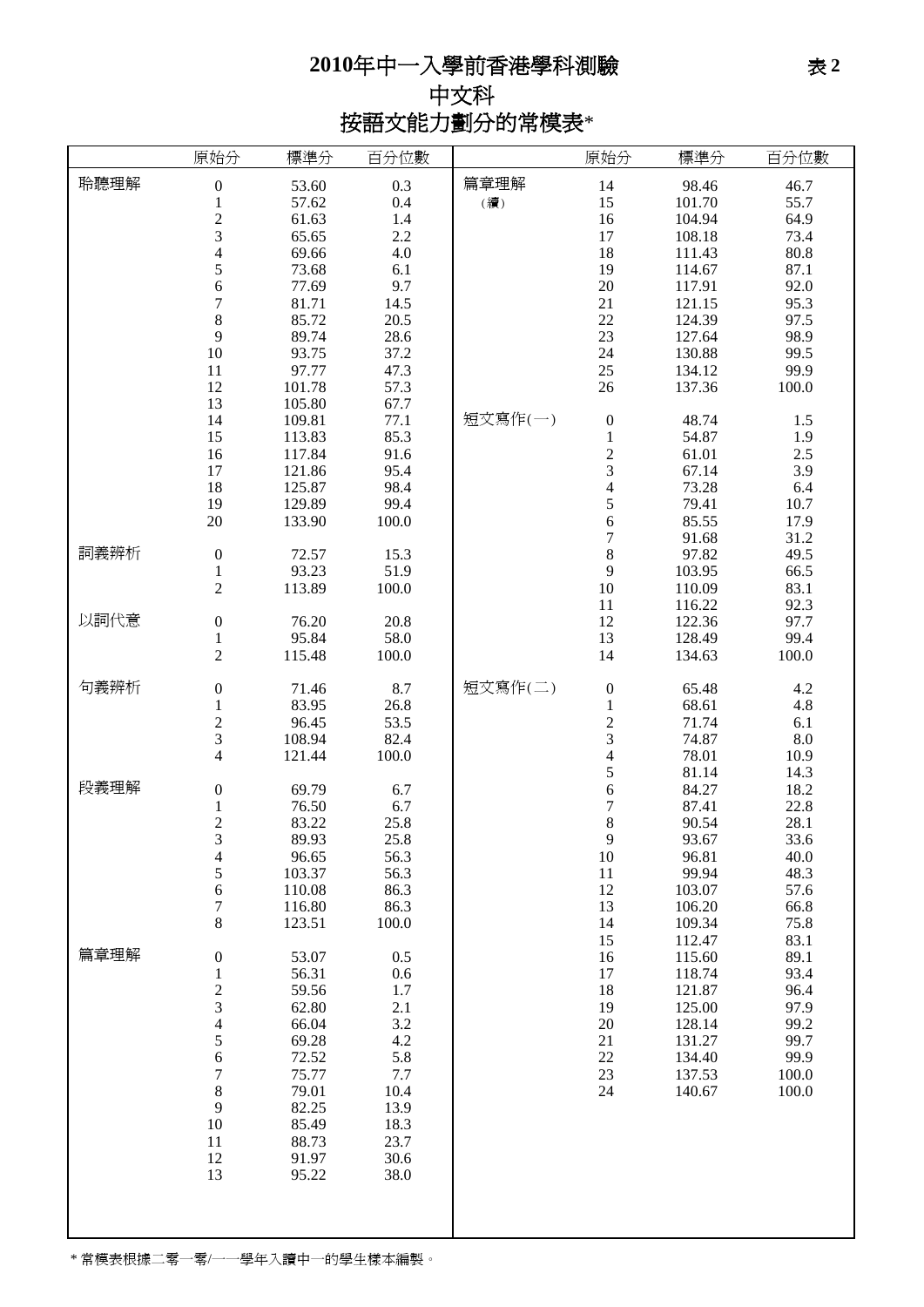#### **Pre-Secondary One Hong Kong Attainment Test 2010 English Norm Table**\* **Table 1**

| Raw              | Standardized |            | Raw    | Standardized |            |
|------------------|--------------|------------|--------|--------------|------------|
| Score            | Score        | Percentile | Score  | Score        | Percentile |
| $\boldsymbol{0}$ | 68.45        | 0.1        | 51     | 100.90       | 53.0       |
| $\mathbf{1}$     | 69.08        | 0.1        | 52     | 101.53       | 54.1       |
| $\overline{c}$   | 69.72        | 0.1        | 53     | 102.17       | 55.2       |
| $\overline{3}$   | 70.35        | 0.1        | 54     | 102.81       | 56.4       |
| $\overline{4}$   | 70.99        | 0.2        | 55     | 103.44       | 57.5       |
| 5                | 71.63        | 0.2        | 56     | 104.08       | 58.6       |
| $\sqrt{6}$       | 72.26        | 0.5        | 57     | 104.72       | 59.7       |
| $\tau$           | 72.90        | 0.6        | 58     | 105.35       | 60.8       |
| $\,8\,$          | 73.54        | 1.0        | 59     | 105.99       | 61.9       |
| 9                | 74.17        | 1.2        | 60     | 106.62       | 63.1       |
| $10\,$           | 74.81        | 1.8        | 61     | 107.26       | 64.2       |
| 11               | 75.45        | 2.4        | 62     | 107.90       | 65.3       |
| 12               | 76.08        | 3.3        | 63     | 108.53       | 66.4       |
| 13               | 76.72        | 4.1        | 64     | 109.17       | 67.7       |
| 14               | 77.35        | 5.2        | 65     | 109.81       | 68.8       |
| 15               | 77.99        | 6.2        | 66     | 110.44       | 70.0       |
| 16               | 78.63        | $7.5$      | 67     | 111.08       | 71.1       |
| 17               | 79.26        | 8.7        | 68     | 111.72       | 72.5       |
| 18               | 79.90        | 10.1       | 69     | 112.35       | 73.7       |
| 19               | 80.54        | 11.3       | 70     | 112.99       | 74.9       |
| 20               | 81.17        | 12.7       | 71     | 113.62       | 76.3       |
| 21               | 81.81        | 14.0       | 72     | 114.26       | 77.6       |
| 22               | 82.44        | 15.6       | 73     | 114.90       | 79.0       |
| 23               | 83.08        | 16.9       | 74     | 115.53       | 80.3       |
| 24               | 83.72        | 18.4       | 75     | 116.17       | 81.6       |
| 25               | 84.35        | 19.9       | 76     | 116.81       | 82.9       |
| 26               | 84.99        | 21.5       | $77\,$ | 117.44       | 84.3       |
| 27               | 85.63        | 23.0       | 78     | 118.08       | 85.6       |
| 28               | 86.26        | 24.5       | 79     | 118.71       | 86.9       |
| 29               | 86.90        | 26.1       | 80     | 119.35       | 88.3       |
| 30               | 87.54        | 27.5       | 81     | 119.99       | 89.6       |
| 31               | 88.17        | 28.9       | 82     | 120.62       | 90.9       |
| 32               | 88.81        | 30.2       | 83     | 121.26       | 92.2       |
| 33               | 89.44        | 31.6       | 84     | 121.90       | 93.4       |
| 34               | 90.08        | 33.0       | 85     | 122.53       | 94.5       |
| 35               | 90.72        | 34.3       | 86     | 123.17       | 95.5       |
| 36               | 91.35        | 35.6       | 87     | 123.80       | 96.3       |
| 37               | 91.99        | 36.9       | 88     | 124.44       | 97.1       |
| 38               | 92.63        | 38.2       | 89     | 125.08       | 97.8       |
| 39               | 93.26        | 39.5       | 90     | 125.71       | 98.2       |
| 40               | 93.90        | 40.7       | 91     | 126.35       | 98.7       |
| 41               | 94.53        | 41.8       | 92     | 126.99       | 99.1       |
| 42               | 95.17        | 42.9       | 93     | 127.62       | 99.4       |
| 43               | 95.81        | 44.0       | 94     | 128.26       | 99.6       |
| 44               | 96.44        | 45.1       | 95     | 128.90       | 99.7       |
| 45               | 97.08        | 46.2       | 96     | 129.53       | 99.8       |
| 46               | 97.72        | 47.3       | 97     | 130.17       | 99.9       |
| 47               | 98.35        | 48.5       | 98     | 130.80       | 99.9       |
| 48               | 98.99        | 49.6       | 99     | 131.44       | 100.0      |
| 49               | 99.63        | 50.8       | 100    | 132.08       | 100.0      |
| 50               | 100.26       | 52.0       |        |              |            |

\* Sample for construction of this norm table was collected from S1 entrants of the 2010/11 school year.

Mean 49.59<br>S.D. 23.57

23.57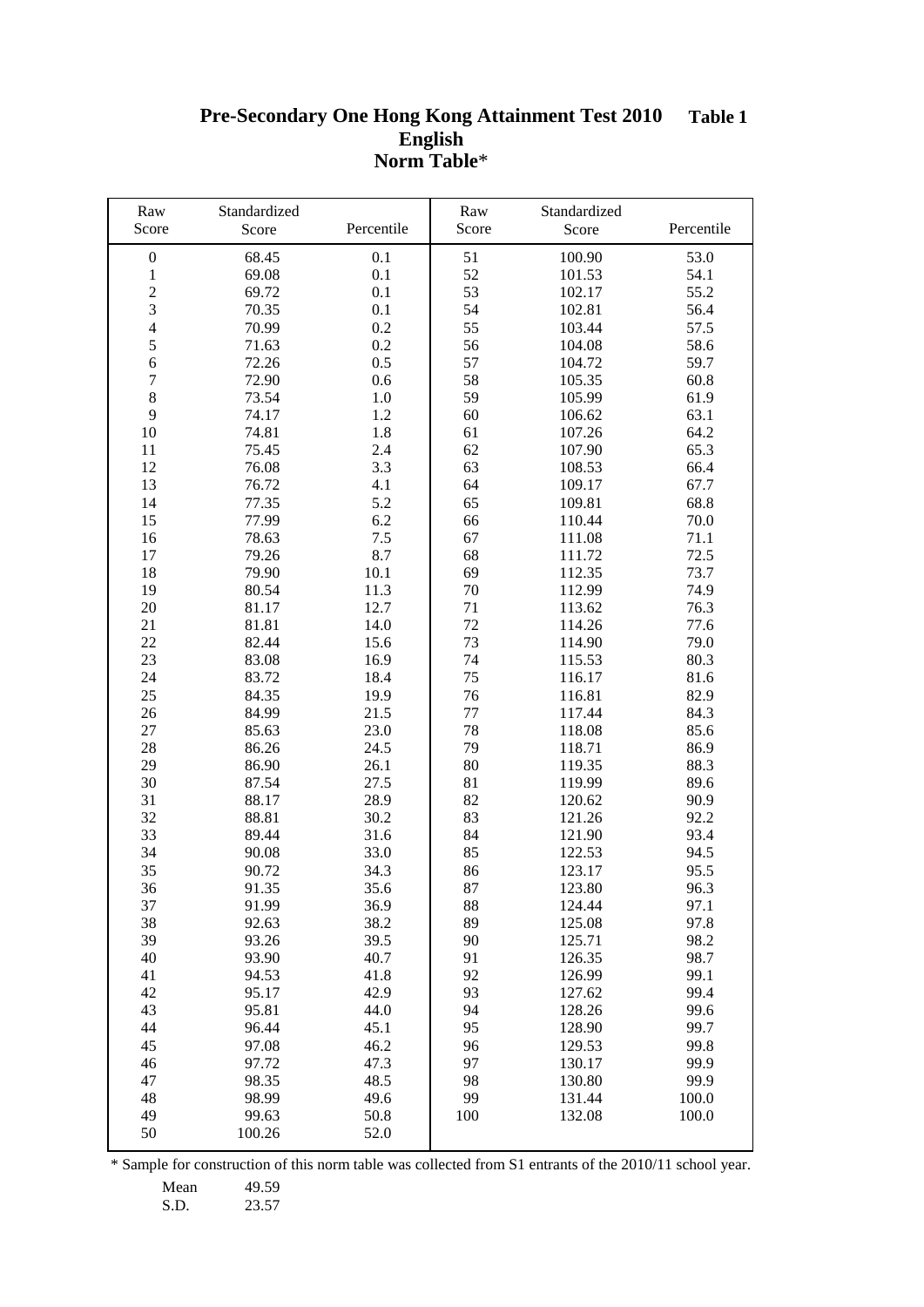#### **Pre-Secondary One Hong Kong Attainment Test 2010 English Norm Table by Testing Area**\* **Table 2**

| Raw              | Standardized     |            | Raw                      | Standardized   |            |
|------------------|------------------|------------|--------------------------|----------------|------------|
| Score            | Score            | Percentile | Score                    | Score          | Percentile |
|                  | <b>Listening</b> |            |                          |                |            |
| $\boldsymbol{0}$ | 71.30            | 0.5        | 19                       | 99.13          | 53.3       |
| $\mathbf{1}$     | 72.89            | 0.6        | 20                       | 100.66         | 55.9       |
| $\sqrt{2}$       | 74.49            | 2.8        | 21                       | 102.19         | 58.2       |
| $\overline{3}$   | 76.08            | 2.9        | 22                       | 103.72         | 60.7       |
| $\overline{4}$   | 77.67            | 7.7        | 23                       | 105.25         | 63.2       |
| 5                | 79.26            | 8.2        | 24                       | 106.77         | 65.7       |
| $\sqrt{6}$       | 80.85            | 14.9       | 25                       | 108.30         | 68.3       |
| $\boldsymbol{7}$ | 82.44            | 15.7       | 26                       | 109.83         | 71.0       |
| $\,8\,$          | 84.03            | 22.7       | 27                       | 111.36         | 73.3       |
| 9                |                  | 24.0       | 28                       |                |            |
|                  | 85.62            |            |                          | 112.89         | 76.1       |
| 10               | 87.21            | 30.3       | 29                       | 114.41         | 78.5       |
| 11               | 88.80            | 31.8       | 30                       | 115.94         | 81.4       |
| 12               | 90.40            | 36.6       | 31                       | 117.47         | 83.5       |
| 13               | 91.99            | 38.2       | 32                       | 119.00         | 86.8       |
| 14               | 93.58            | 42.0       | 33                       | 120.53         | 89.1       |
| 15               | 95.17            | 43.6       | 34                       | 122.05         | 92.3       |
| 16               | 96.76            | 46.8       | 35                       | 123.58         | 94.2       |
| 17               | 98.35            | 48.3       | 36                       | 125.11         | 97.1       |
| 18               | 99.94            | 51.4       | 37                       | 126.64         | 98.2       |
| 19               | 101.53           | 53.1       | 38                       | 128.17         | 100.0      |
| $20\,$           | 103.12           | 56.4       |                          |                |            |
| 21               | 104.71           | 58.2       |                          | <b>Writing</b> |            |
| 22               | 106.31           | 61.8       | $\boldsymbol{0}$         | 70.79          | 6.8        |
| 23               | 107.90           | 63.7       | $\mathbf{1}$             | 73.23          | 8.5        |
| 24               | 109.49           | 67.5       | $\overline{c}$           | 75.67          | 10.5       |
| 25               | 111.08           | 69.3       | $\mathfrak{Z}$           | 78.10          | 11.5       |
| 26               | 112.67           | 74.0       | $\overline{\mathcal{L}}$ | 80.54          | 13.5       |
| 27               | 114.26           | 75.7       | 5                        | 82.98          | 16.5       |
| 28               | 115.85           | 81.7       | 6                        | 85.41          | 19.0       |
| 29               | 117.44           | 83.2       | $\boldsymbol{7}$         | 87.85          | 22.2       |
| 30               | 119.03           | 90.8       | $\,8\,$                  | 90.29          | 26.6       |
| 31               | 120.62           | 92.0       | 9                        | 92.72          | 32.6       |
| 32               | 122.21           | 100.0      | 10                       | 95.16          | 37.9       |
|                  |                  |            | 11                       | 97.60          | 42.9       |
|                  | <b>Reading</b>   |            | 12                       | 100.04         | 48.6       |
| $\overline{0}$   | 70.10            | 0.3        | 13                       | 102.47         | 55.6       |
| $\mathbf{1}$     | 71.63            | 0.4        | 14                       | 104.91         | 63.0       |
| $\overline{c}$   | 73.16            | 1.0        | 15                       | 107.35         | 70.6       |
| 3                | 74.69            | 1.5        | 16                       | 109.78         | 76.9       |
| $\overline{4}$   | 76.21            | 3.2        | 17                       | 112.22         | 82.3       |
| $\sqrt{5}$       | 77.74            | 4.5        | 18                       | 114.66         | 86.6       |
| $\sqrt{6}$       | 79.27            | 7.7        | 19                       | 117.09         | 90.2       |
| $\tau$           | 80.80            | 10.1       | 20                       | 119.53         | 93.1       |
| $\,8\,$          | 82.33            | 14.4       | 21                       | 121.97         | 95.1       |
| 9                |                  |            | 22                       |                |            |
|                  | 83.85            | 17.6       |                          | 124.40         | 96.5       |
| 10               | 85.38            | 22.5       | 23                       | 126.84         | 97.7       |
| 11               | 86.91            | 26.1       | 24                       | 129.28         | 98.6       |
| 12               | 88.44            | 30.7       | 25                       | 131.72         | 99.1       |
| 13               | 89.97            | 34.0       | 26                       | 134.15         | 99.5       |
| 14               | 91.49            | 38.0       | 27                       | 136.59         | 99.7       |
| 15               | 93.02            | 41.4       | 28                       | 139.03         | 99.8       |
| 16               | 94.55            | 44.8       | 29                       | 141.46         | 100.0      |
| 17               | 96.08            | 47.7       | 30                       | 143.90         | 100.0      |
| 18               | 97.61            | 50.7       |                          |                |            |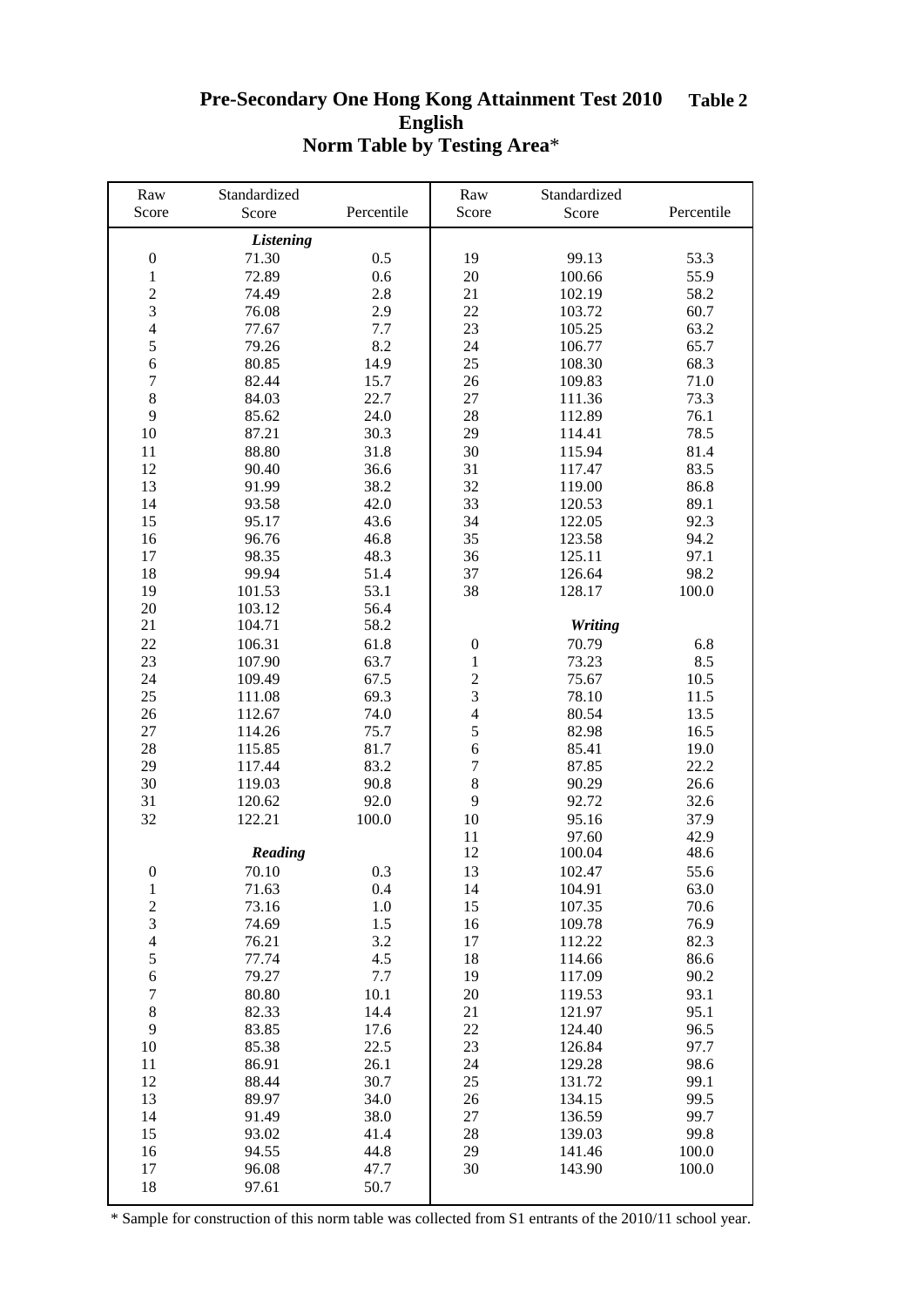## 年中一入學前香港學科測驗

**Pre-Secondary One Hong Kong Attainment Test 2010**

數學科

**Mathematics**

常模表\*

**Norm Table**\*

| 原始分                      | 標準分                       | 百分位數            | 原始分       | 標準分                       | 百分位數       |
|--------------------------|---------------------------|-----------------|-----------|---------------------------|------------|
| Raw Score                | <b>Standardized Score</b> | Percentile      | Raw Score | <b>Standardized Score</b> | Percentile |
| $\boldsymbol{0}$         | 62.73                     | 0.2             | 51        | 95.26                     | 38.2       |
| $\,1\,$                  | 63.37                     | 0.2             | 52        | 95.90                     | 39.5       |
| $\overline{c}$           | 64.00                     | $0.2\,$         | 53        | 96.54                     | 40.6       |
| 3                        | 64.64                     | 0.2             | 54        | 97.18                     | 41.9       |
| $\overline{\mathcal{L}}$ | 65.28                     | 0.3             | 55        | 97.82                     | 43.3       |
| 5                        | 65.92                     | 0.3             | 56        | 98.45                     | 44.5       |
| $\sqrt{6}$               | 66.56                     | 0.4             | 57        | 99.09                     | 45.6       |
| $\overline{7}$           | 67.19                     | 0.5             | 58        | 99.73                     | 46.8       |
| $\,8\,$                  | 67.83                     | $0.6\,$         | 59        | 100.37                    | 48.1       |
| 9                        | 68.47                     | $0.7\,$         | 60        | 101.01                    | 49.4       |
| $10\,$                   | 69.11                     | $1.1\,$         | 61        | 101.64                    | 50.6       |
| 11                       | 69.75                     | $1.2\,$         | 62        | 102.28                    | 52.0       |
| 12                       | 70.38                     | 1.7             | 63        | 102.92                    | 53.3       |
| 13                       | 71.02                     | 2.0             | 64        | 103.56                    | 54.7       |
| 14                       | 71.66                     | $2.7\,$         | 65        | 104.20                    | 56.2       |
| 15                       | 72.30                     | 3.3             | 66        | 104.83                    | 57.6       |
| 16                       | 72.94                     | 4.1             | 67        | 105.47                    | 58.9       |
| 17                       | 73.57                     | 4.6             | 68        | 106.11                    | 60.4       |
| 18                       | 74.21                     | 5.5             | 69        | 106.75                    | 61.8       |
| 19                       | 74.85                     | 6.2             | $70\,$    | 107.39                    | 63.2       |
| $20\,$                   | 75.49                     | 7.1             | 71        | 108.02                    | 64.8       |
| 21                       | 76.13                     | 7.8             | 72        | 108.66                    | 66.2       |
| 22                       | 76.76                     | $\!\!\!\!\!8.8$ | 73        | 109.30                    | 67.7       |
| 23                       | 77.40                     | 9.5             | 74        | 109.94                    | 69.2       |
| 24                       | 78.04                     | $10.5\,$        | 75        | 110.58                    | 70.6       |
| 25                       | 78.68                     | 11.4            | 76        | 111.21                    | 72.2       |
| $26\,$                   | 79.32                     | 12.3            | 77        | 111.85                    | 73.5       |
| $27\,$                   | 79.95                     | 13.0            | 78        | 112.49                    | 75.3       |
| 28                       | 80.59                     | 14.0            | 79        | 113.13                    | 76.9       |
| 29                       | 81.23                     | 14.8            | 80        | 113.77                    | 78.5       |
| 30                       | 81.87                     | 15.8            | 81        | 114.40                    | 80.0       |
| 31                       | 82.51                     | 16.6            | 82        | 115.04                    | 81.7       |
| 32                       | 83.14                     | 17.6            | 83        | 115.68                    | 83.1       |
| 33                       | 83.78                     | 18.5            | 84        | 116.32                    | 84.7       |
| 34                       | 84.42                     | 19.5            | 85        | 116.96                    | 86.2       |
| 35                       | 85.06                     | 20.5            | 86        | 117.59                    | 87.9       |
| 36                       | 85.70                     | 21.6            | 87        | 118.23                    | 89.1       |
| 37                       | 86.33                     | 22.6            | 88        | 118.87                    | 90.7       |
| 38                       | 86.97                     | 23.6            | 89        | 119.51                    | 91.9       |
| 39                       | 87.61                     | 24.6            | 90        | 120.15                    | 93.4       |
| 40                       | 88.25                     | 25.7            | 91        | 120.78                    | 94.3       |
| 41                       | 88.88                     | 26.6            | 92        | 121.42                    | 95.5       |
| 42                       | 89.52                     | 27.7            | 93        | 122.06                    | 96.3       |
| 43                       | 90.16                     | 28.9            | 94        | 122.70                    | 97.4       |
| 44                       | 90.80                     | 30.0            | 95        | 123.34                    | 97.9       |
| 45                       | 91.44                     | 31.1            | 96        | 123.97                    | 98.8       |
| 46                       | 92.07                     | 32.3            | 97        | 124.61                    | 99.1       |
| 47                       | 92.71                     | 33.3            | 98        | 125.25                    | 99.7       |
| 48                       | 93.35                     | 34.5            | 99        | 125.89                    | 99.8       |
| 49                       | 93.99                     | 35.8            | 100       | 126.53                    | 100.0      |
| 50                       | 94.63                     | 37.1            |           |                           |            |
|                          |                           |                 |           |                           |            |

\* 常模表根據二零一零/一一學年入讀中一的學生樣本編製。

\* Sample for construction of this norm table was collected from S1 entrants of the 2010/11 school year.

Mean 標準差 23.51

S.D.

平均數 58.42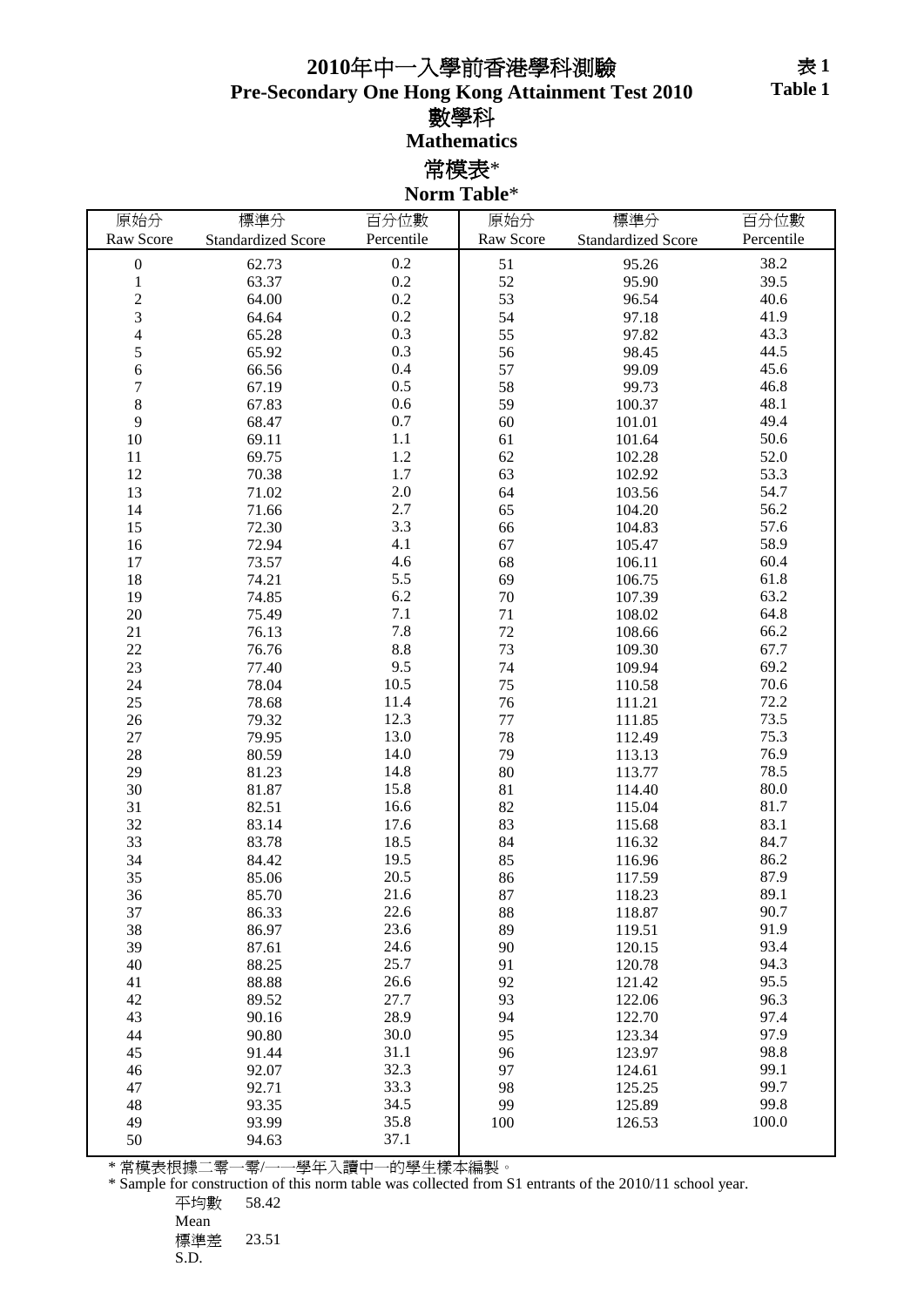### **Pre-Secondary One Hong Kong Attainment Test 2010** 數學科 **Mathematics** 年中一入學前香港學科測驗

## 按學習範疇劃分的常模表\*

#### **Norm Table by Learning Dimension**\*

| 學習範疇               | 原始分              | 標準分          | 百分位數       | 學習範疇               | 原始分                         | 標準分            | 百分位數       |
|--------------------|------------------|--------------|------------|--------------------|-----------------------------|----------------|------------|
|                    | Raw              | Standardized |            |                    | Raw                         | Standardized   |            |
| Learning Dimension | Score            | Score        | Percentile | Learning Dimension | Score                       | Score          | Percentile |
|                    |                  | 61.90        |            |                    |                             |                | 37.1       |
| 數<br>Number        | $\boldsymbol{0}$ |              | 0.3        | 圖形與空間              | $\boldsymbol{7}$<br>$\,8\,$ | 94.15<br>97.94 | 46.8       |
|                    | $\mathbf{1}$     | 63.26        | 0.3        | (續)                |                             |                |            |
|                    | $\overline{c}$   | 64.62        | $0.8\,$    | Shape and Space    | 9                           | 101.73         | 52.6       |
|                    | 3                | 65.98        | $1.0\,$    | (cont'd)           | 10                          | 105.52         | 64.2       |
|                    | $\overline{4}$   | 67.35        | $2.0\,$    |                    | $11\,$                      | 109.31         | 70.2       |
|                    | 5                | 68.71        | 2.4        |                    | $12\,$                      | 113.10         | 81.9       |
|                    | 6                | 70.07        | 3.9        |                    | 13                          | 116.89         | 87.5       |
|                    | 7                | 71.43        | 4.5        |                    | 14                          | 120.68         | $100.0\,$  |
|                    | 8                | 72.80        | 6.3        |                    |                             |                |            |
|                    | 9                | 74.16        | $7.0\,$    | 度量                 | $\boldsymbol{0}$            | 69.52          | 1.5        |
|                    | $10\,$           | 75.52        | 9.0        | Measures           | $\mathbf{1}$                | 72.00          | 1.5        |
|                    | $11\,$           | 76.88        | 9.7        |                    | $\sqrt{2}$                  | 74.47          | 5.9        |
|                    | 12               | 78.25        | 11.8       |                    | 3                           | 76.94          | 6.3        |
|                    | 13               | 79.61        | 12.7       |                    | $\overline{4}$              | 79.41          | 13.9       |
|                    | 14               | 80.97        | 15.0       |                    | 5                           | 81.88          | 14.6       |
|                    | 15               | 82.33        | 16.0       |                    | 6                           | 84.35          | 24.1       |
|                    | 16               | 83.70        | 18.4       |                    | $\sqrt{ }$                  | 86.82          | 24.9       |
|                    | 17               | 85.06        | 19.5       |                    | $\,$ 8 $\,$                 | 89.29          | 33.8       |
|                    | 18               | 86.42        | 22.1       |                    | 9                           | 91.77          | 34.6       |
|                    | 19               | 87.78        | 23.4       |                    | $10\,$                      | 94.24          | 42.6       |
|                    | 20               | 89.15        | 26.3       |                    | $11\,$                      | 96.71          | 43.3       |
|                    | $21\,$           | 90.51        | 27.7       |                    | 12                          | 99.18          | $51.0\,$   |
|                    | 22               | 91.87        | 31.2       |                    | 13                          | 101.65         | 51.7       |
|                    | 23               | 93.23        | 32.9       |                    | 14                          | 104.12         | 60.1       |
|                    | 24               | 94.60        | 36.0       |                    | 15                          | 106.59         | 60.8       |
|                    | 25               | 95.96        | 37.8       |                    | 16                          | 109.06         | 70.9       |
|                    | 26               | 97.32        | 41.4       |                    | $17\,$                      | 111.53         | 71.8       |
|                    | 27               | 98.69        | 43.2       |                    | 18                          | 114.01         | 82.8       |
|                    | 28               | 100.05       | 46.8       |                    | 19                          | 116.48         | 83.5       |
|                    | 29               | 101.41       | 49.0       |                    | $20\,$                      | 118.95         | 93.4       |
|                    | 30               | 102.77       | 53.1       |                    | $21\,$                      | 121.42         | 93.7       |
|                    | 31               | 104.14       | 55.4       |                    | 22                          | 123.89         | $100.0\,$  |
|                    | 32               | 105.50       | 59.9       |                    |                             |                |            |
|                    | 33               | 106.86       | 62.4       | 數據處理               | $\boldsymbol{0}$            | 72.78          | $8.0\,$    |
|                    | 34               | 108.22       | 66.9       | Data Handling      | $\mathbf{1}$                | 77.56          | 9.8        |
|                    | 35               | 109.59       | 69.4       |                    | $\overline{\mathbf{c}}$     | 82.33          | 21.3       |
|                    | 36               | 110.95       | 74.0       |                    | 3                           | 87.11          | 26.2       |
|                    | 37               | 112.31       | 76.2       |                    | $\overline{\mathcal{L}}$    | 91.89          | 37.4       |
|                    | 38               | 113.67       | 81.3       |                    | $\sqrt{5}$                  | 96.66          | 45.9       |
|                    | 39               | 115.04       | 83.4       |                    | $\sqrt{6}$                  | 101.44         | 55.4       |
|                    | $40\,$           | 116.40       | 88.2       |                    | $\overline{7}$              | 106.21         | 65.9       |
|                    | 41               | 117.76       | 89.7       |                    | $\,$ $\,$                   | 110.99         | 77.4       |
|                    | 42               | 119.12       | 93.9       |                    | 9                           | 115.76         | 82.8       |
|                    | 43               | 120.49       | 94.8       |                    | $10\,$                      | 120.54         | $100.0\,$  |
|                    | 44               | 121.85       | 98.2       |                    |                             |                |            |
|                    | 45               | 123.21       | 98.4       | 代數                 | $\boldsymbol{0}$            | 77.79          | 14.0       |
|                    | 46               | 124.57       | 100.0      | Algebra            | 1                           | 83.51          | 14.1       |
|                    |                  |              |            |                    | $\overline{\mathbf{c}}$     | 89.23          | 43.9       |
| 圖形與空間              | $\boldsymbol{0}$ | 67.61        | 2.8        |                    | 3                           | 94.95          | 44.5       |
| Shape and Space    | 1                | 71.40        | 4.4        |                    | $\overline{\mathcal{L}}$    | 100.67         | 63.9       |
|                    | $\overline{c}$   | 75.20        | 9.6        |                    | 5                           | 106.39         | 66.0       |
|                    | 3                | 78.99        | 12.9       |                    | $\sqrt{6}$                  | 112.11         | 82.0       |
|                    | 4                | 82.78        | 19.6       |                    | $\boldsymbol{7}$            | 117.83         | 83.4       |
|                    | 5                | 86.57        | 24.2       |                    | $\,8\,$                     | 123.55         | $100.0\,$  |
|                    | 6                | 90.36        | 31.8       |                    |                             |                |            |

\* 常模表根據二零一零/一一學年入讀中一的學生樣本編製。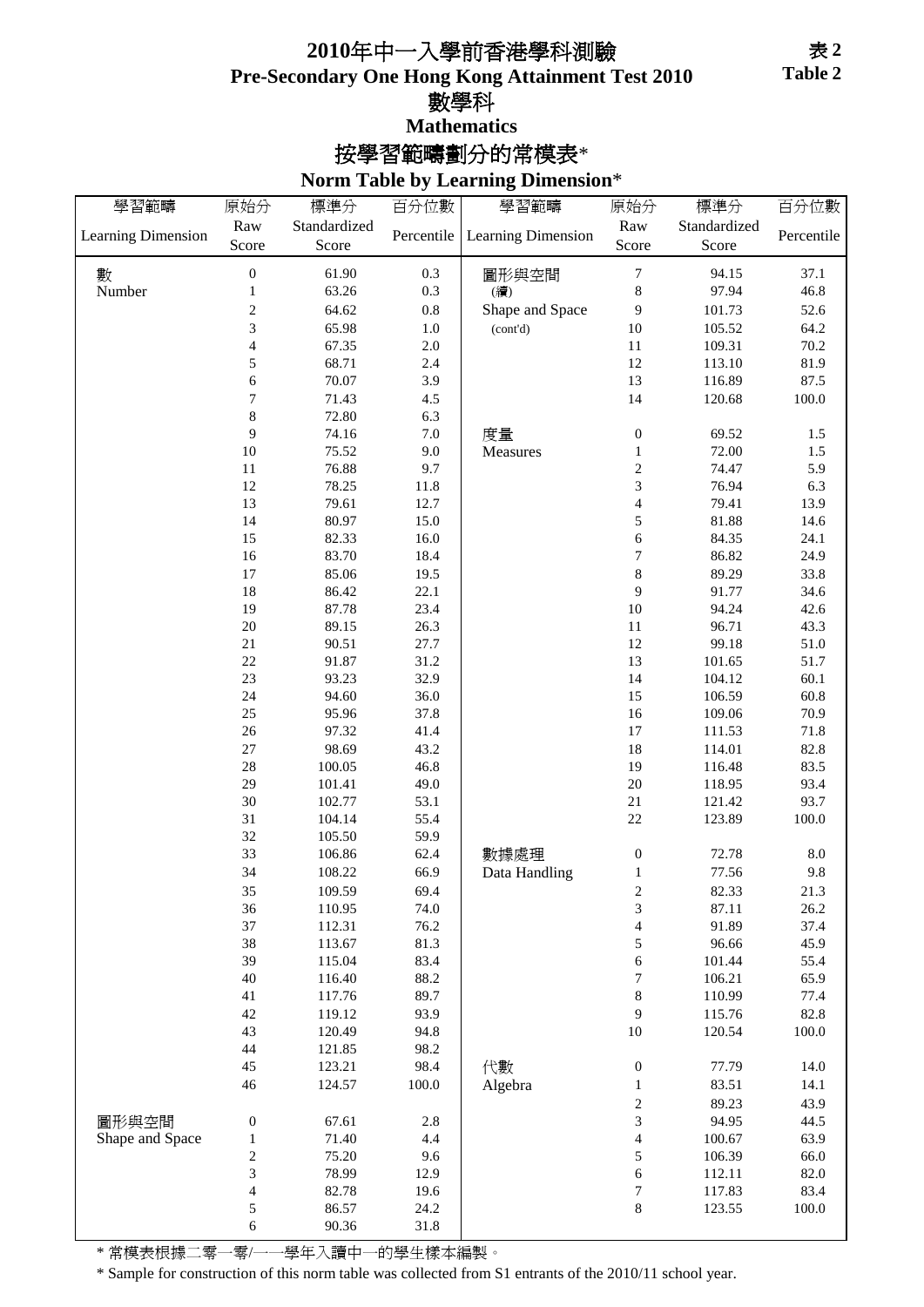# 中一入學前香港學科測驗

### 中文科 **2009**年轉換至**2010**年的原始分換算表\*

| 2009<br>中一入學前 | 2010<br>中一入學前 | 2009<br>中一入學前 | 2010<br>中一入學前 |
|---------------|---------------|---------------|---------------|
| 1.00          | 1.33          | 51.00         | 53.20         |
| 2.00          | 2.67          | 52.00         | 54.40         |
| 3.00          | 4.00          | 53.00         | 55.30         |
| 4.00          | 5.00          | 54.00         | 56.10         |
| 5.00          | 6.00          | 55.00         | 56.81         |
| 6.00          | 6.11          | 56.00         | 57.64         |
| 7.00          | 7.26          | 57.00         | 58.31         |
| 8.00          | 7.67          | 58.00         | 59.09         |
| 9.00          | 9.60          | 59.00         | 59.70         |
| 10.00         | 10.00         | 60.00         | 60.36         |
| 11.00         | 12.00         | 61.00         | 61.59         |
| 12.00         | 12.14         | 62.00         | 62.53         |
| 13.00         | 14.00         | 63.00         | 63.44         |
| 14.00         | 15.00         | 64.00         | 63.72         |
| 15.00         | 17.00         | 65.00         | 64.67         |
| 16.00         | 17.67         | 66.00         | 65.41         |
| 17.00         | 21.00         | 67.00         | 66.60         |
| 18.00         | 21.55         | 68.00         | 67.31         |
| 19.00         | 21.82         | 69.00         | 68.04         |
| 20.00         | 23.50         | 70.00         | 68.76         |
| 21.00         | 24.67         | 71.00         | 69.93         |
| 22.00         | 25.75         | 72.00         | 70.83         |
| 23.00         | 27.60         | 73.00         | 72.33         |
| 24.00         | 28.43         | 74.00         | 73.83         |
| 25.00         | 29.46         | 75.00         | 75.57         |
| 26.00         | 29.77         | 76.00         | 76.20         |
| 27.00         | 30.43         | 77.00         | 77.00         |
| 28.00         | 31.45         | 78.00         | 79.22         |
| 29.00         | 31.55         | 79.00         | 79.78         |
| 30.00         | 32.80         | 80.00         | 80.00         |
| 31.00         | 33.57         | 81.00         | 81.17         |
| 32.00         | 34.35         | 82.00         | 81.67         |
| 33.00         | 35.63         | 83.00         | 82.33         |
| 34.00         | 36.36         | 84.00         | 82.89         |
| 35.00         | 37.15         | 85.00         | 83.00         |
| 36.00         | 38.00         | 86.00         | 84.00         |
| 37.00         | 38.92         | 87.00         | 85.14         |
| 38.00         | 40.00         | 88.00         | 86.29         |
| 39.00         | 40.53         | 89.00         | 87.43         |
| 40.00         | 41.05         | 90.00         | 88.57         |
| 41.00         | 42.50         | 91.00         | 89.71         |
| 42.00         | 43.73         | 92.00         | 90.86         |
| 43.00         | 45.23         | 93.00         | 92.00         |
| 44.00         | 45.95         | 94.00         | 93.14         |
| 45.00         | 47.19         | 95.00         | 94.29         |
| 46.00         | 47.94         | 96.00         | 95.43         |
| 47.00         | 48.79         | 97.00         | 96.57         |
| 48.00         | 49.52         | 98.00         | 97.71         |
| 49.00         | 51.05         | 99.00         | 98.86         |
| 50.00         | 51.66         | 100.00        | 100.00        |
|               |               |               |               |

\* 換算表根據二零一零/一一學年入讀中一的學生樣本編製。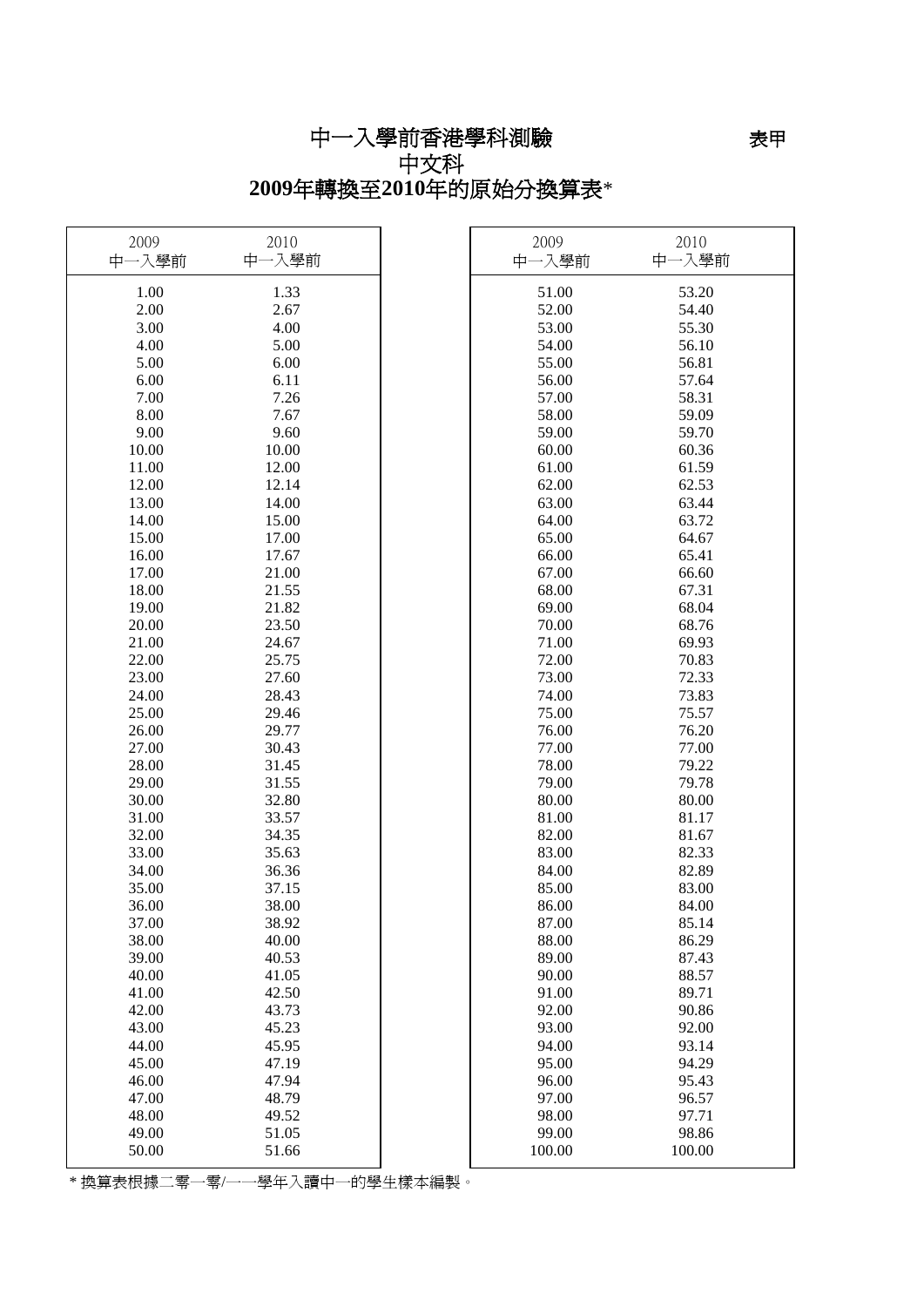# 中一入學前香港學科測驗

### 中文科 **2010**年轉換至**2009**年的原始分換算表\*

| 2010<br>中一入學前 | 2009<br>中一入學前 | 2010<br>中一入學前 | 2009<br>中一入學前 |
|---------------|---------------|---------------|---------------|
| 1.00          | 0.75          | 51.00         | 48.94         |
| 2.00          | 1.50          | 52.00         | 50.42         |
| 3.00          | 2.25          | 53.00         | 50.84         |
| 4.00          | 3.00          | 54.00         | 51.67         |
| 5.00          | 4.00          | 55.00         | 52.63         |
| 6.00          | 5.00          | 56.00         | 53.88         |
| 7.00          | 6.58          | 57.00         | 55.27         |
| 8.00          | 8.17          | 58.00         | 56.53         |
| 9.00          | 8.50          | 59.00         | 57.86         |
| 10.00         | 10.00         | 60.00         | 59.53         |
| 11.00         | 10.50         | 61.00         | 60.55         |
| 12.00         | 11.00         | 62.00         | 61.50         |
| 13.00         | 12.67         | 63.00         | 62.30         |
| 14.00         | 13.00         | 64.00         | 64.43         |
| 15.00         | 14.00         | 65.00         | 65.47         |
| 16.00         | 14.50         | 66.00         | 66.59         |
| 17.00         | 15.00         | 67.00         | 67.38         |
| 18.00         | 16.20         | 68.00         | 68.96         |
| 19.00         | 16.30         | 69.00         | 70.32         |
| 20.00         | 16.60         | 70.00         | 71.06         |
| 21.00         | 17.00         | 71.00         | 72.19         |
| 22.00         | 19.29         | 72.00         | 72.88         |
| 23.00         | 19.71         | 73.00         | 73.29         |
| 24.00         | 20.33         | 74.00         | 74.15         |
| 25.00         | 21.40         | 75.00         | 74.69         |
| 26.00         | 22.09         | 76.00         | 75.60         |
| 27.00         | 22.73         | 77.00         | 77.00         |
| 28.00         | 23.40         | 78.00         | 77.55         |
| 29.00         | 24.40         | 79.00         | 77.82         |
| 30.00         | 26.50         | 80.00         | 80.00         |
| 31.00         | 27.44         | 81.00         | 80.75         |
| 32.00         | 29.38         | 82.00         | 82.67         |
| 33.00         | 30.33         | 83.00         | 85.00         |
| 34.00         | 31.30         | 84.00         | 86.00         |
| 35.00         | 32.72         | 85.00         | 86.88         |
| 36.00         | 33.38         | 86.00         | 87.75         |
| 37.00         | 34.82         | 87.00         | 88.63         |
| 38.00         | 36.00         | 88.00         | 89.50         |
| 39.00         | 37.08         | 89.00         | 90.38         |
| 40.00         | 38.00         | 90.00         | 91.25         |
| 41.00         | 39.90         | 91.00         | 92.13         |
| 42.00         | 40.75         | 92.00         | 93.00         |
| 43.00         | 41.43         | 93.00         | 93.88         |
| 44.00         | 42.13         | 94.00         | 94.75         |
| 45.00         | 42.79         | 95.00         | 95.63         |
| 46.00         | 44.07         | 96.00         | 96.50         |
| 47.00         | 44.79         | 97.00         | 97.38         |
| 48.00         | 46.06         | 98.00         | 98.25         |
| 49.00         | 47.25         | 99.00         | 99.13         |
| 50.00         | 48.34         | 100.00        | 100.00        |

\* 換算表根據二零一零/一一學年入讀中一的學生樣本編製。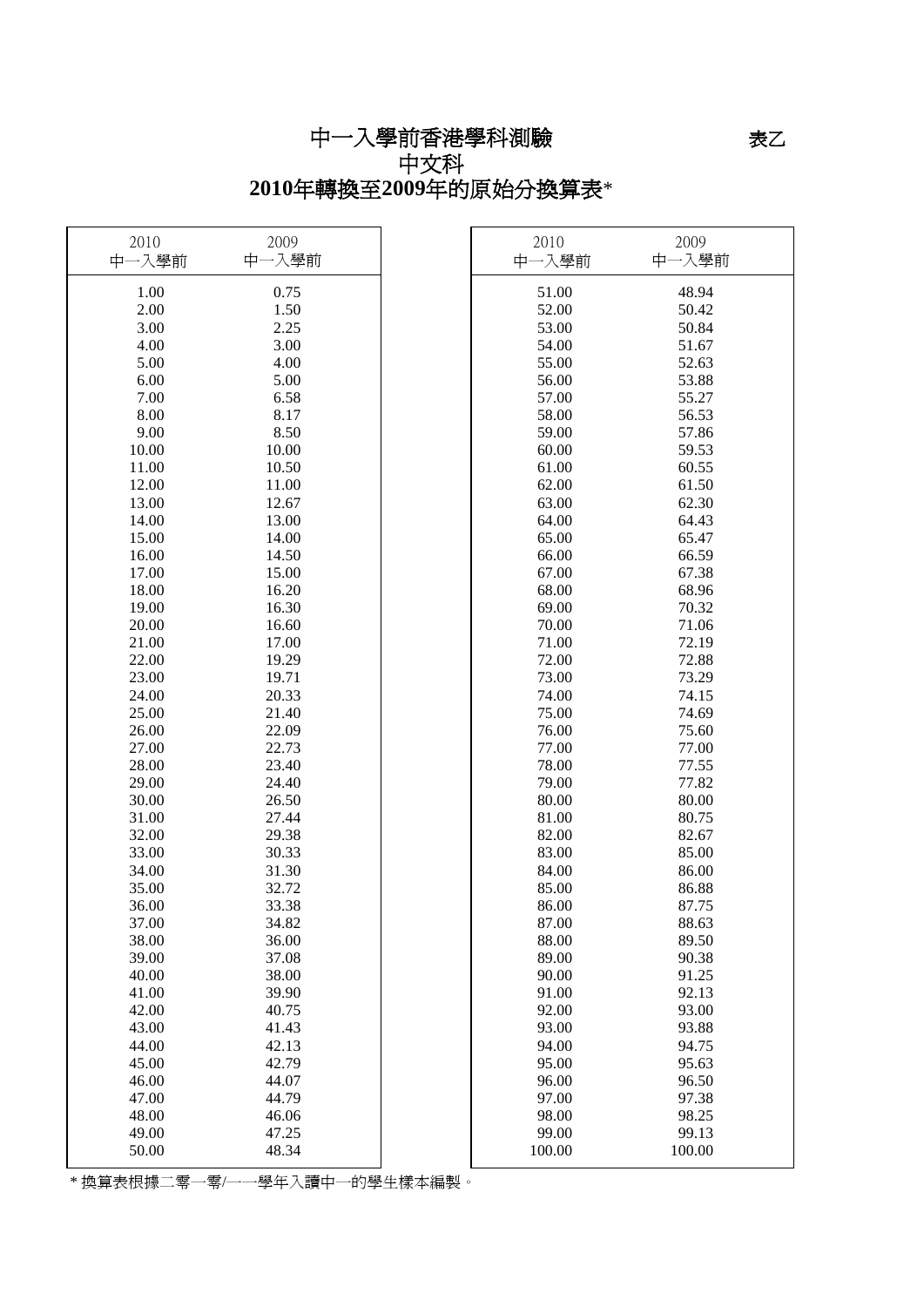**Table A**

#### **Pre-Secondary One Hong Kong Attainment Test English Conversion Table of Raw Scores from 2009 to 2010**\*

| Pre-S1         | Pre-S1         | Pre-S1         | Pre-S1         |
|----------------|----------------|----------------|----------------|
| 2009           | 2010           | 2009           | 2010           |
| 1.00           | 1.67           | 51.00          | 52.70          |
| 2.00           | 3.33           | 52.00          | 52.90          |
| 3.00           | 5.00           | 53.00          | 53.22          |
| 4.00           | 5.33           | 54.00          | 53.83          |
| 5.00           | 5.67           | 55.00          | 54.60          |
| 6.00           | 6.00           | 56.00          | 55.54          |
| 7.00           | 9.14           | 57.00          | 56.00          |
| 8.00           | 9.50           | 58.00          | 56.44          |
| 9.00           | 10.17          | 59.00          | 57.18          |
| 10.00          | 12.24          | 60.00          | 57.36          |
| 11.00          | 13.33          | 61.00          | 58.90          |
| 12.00          | 15.07          | 62.00          | 59.27          |
| 13.00          | 16.06          | 63.00          | 59.68          |
| 14.00          | 17.12          | 64.00          | 61.17          |
| 15.00          | 18.33          | 65.00          | 62.00          |
| 16.00          | 19.17          | 66.00          | 63.56          |
| 17.00          | 20.36          | 67.00          | 64.67          |
| 18.00          | 22.27          | 68.00          | 65.25          |
| 19.00          | 23.29          | 69.00          | 66.33          |
| 20.00          | 24.22          | 70.00          | 67.00          |
| 21.00          | 25.65          | 71.00          | 68.73          |
| 22.00          | 26.50          | 72.00          | 69.89          |
| 23.00          | 27.64          | 73.00          | 71.73          |
| 24.00          | 29.20          | 74.00          | 73.27          |
| 25.00          | 29.95          | 75.00          | 74.33          |
| 26.00          | 30.71          | 76.00          | 75.60          |
| 27.00          | 31.11          | 77.00          | 76.67          |
| 28.00          | 32.27          | 78.00          | 77.71          |
| 29.00          | 32.82          | 79.00          | 79.25          |
| 30.00          | 33.44          | 80.00          | 80.44          |
| 31.00          | 34.08          | 81.00          | 81.00          |
| 32.00          | 34.63          | 82.00          | 81.59          |
| 33.00          | 35.18          | 83.00          | 82.30          |
| 34.00          | 35.82          | 84.00          | 83.17          |
| 35.00          | 36.78          | 85.00          | 84.57          |
| 36.00          | 38.00          | 86.00          | 85.88          |
| 37.00          | 38.42          | 87.00          | 86.73          |
| 38.00          | 39.25          | 88.00          | 87.57          |
| 39.00          | 39.92          | 89.00          | 88.00          |
| 40.00          | 40.56          | 90.00          | 89.75          |
| 41.00          | 41.64          | 91.00          | 91.40          |
| 42.00          | 42.75          | 92.00          | 92.00          |
| 43.00          | 44.42          | 93.00          | 92.86          |
| 44.00          | 45.14          | 94.00          | 92.93          |
| 45.00<br>46.00 | 45.77          | 95.00          | 93.00          |
| 47.00          | 46.22<br>47.40 | 96.00<br>97.00 | 94.17<br>95.33 |
| 48.00          | 49.07          | 98.00          | 96.00          |
| 49.00          | 50.18          | 99.00          | 97.00          |
| 50.00          | 51.56          | 100.00         | 100.00         |
|                |                |                |                |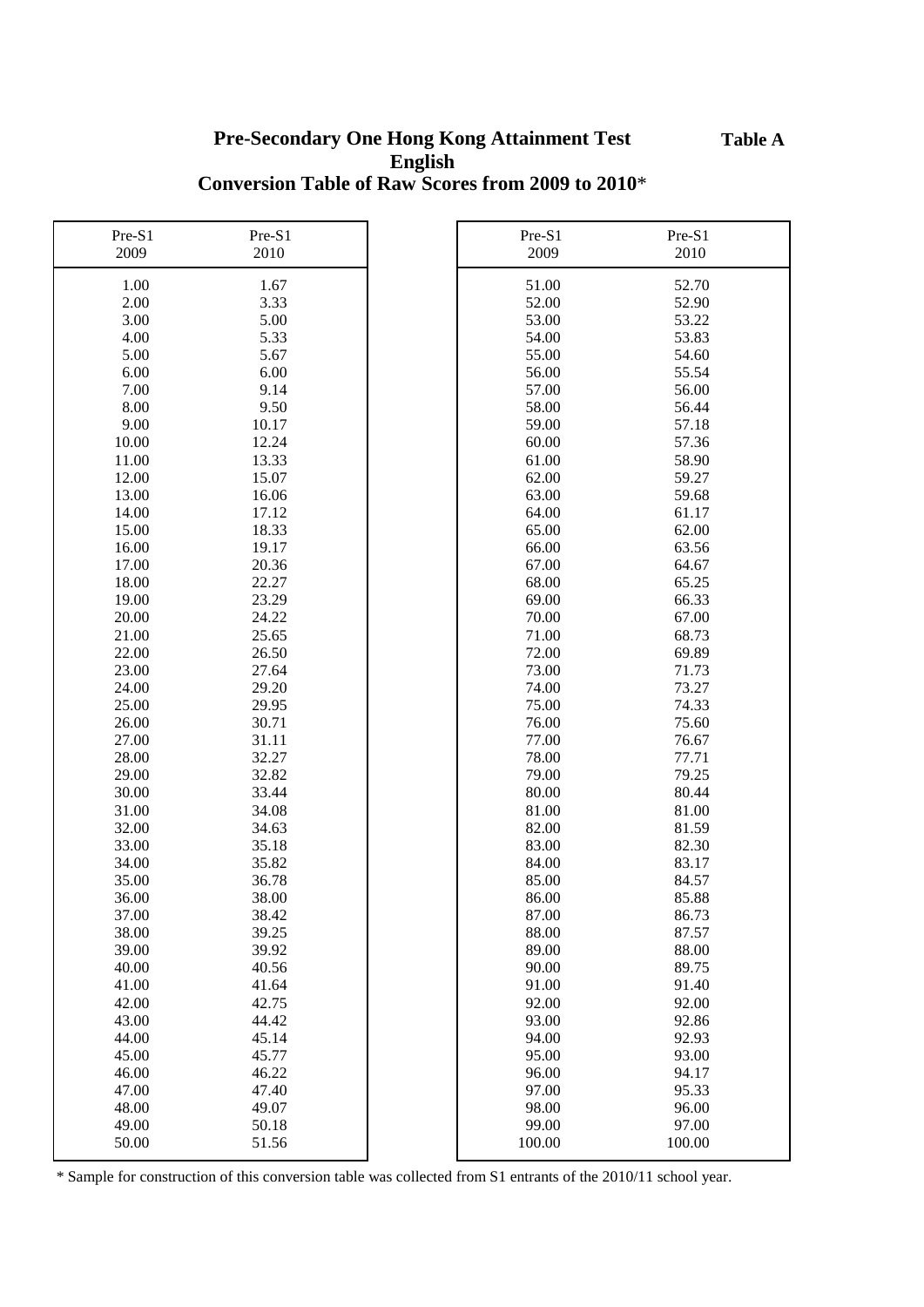**Table B**

#### **Pre-Secondary One Hong Kong Attainment Test English Conversion Table of Raw Scores from 2010 to 2009**\*

| Pre-S1 | Pre-S1 | Pre-S1 | Pre-S1 |
|--------|--------|--------|--------|
| 2010   | 2009   | 2010   | 2009   |
| 1.00   | 0.60   | 51.00  | 49.64  |
| 2.00   | 1.20   | 52.00  | 50.36  |
| 3.00   | 1.80   | 53.00  | 52.20  |
| 4.00   | 2.40   | 54.00  | 54.50  |
| 5.00   | 3.00   | 55.00  | 55.22  |
| 6.00   | 6.00   | 56.00  | 57.00  |
| 7.00   | 6.22   | 57.00  | 58.71  |
| 8.00   | 6.44   | 58.00  | 60.44  |
| 9.00   | 6.67   | 59.00  | 61.14  |
| 10.00  | 8.88   | 60.00  | 63.50  |
| 11.00  | 9.36   | 61.00  | 63.93  |
| 12.00  | 9.71   | 62.00  | 65.00  |
| 13.00  | 10.76  | 63.00  | 65.72  |
| 14.00  | 11.42  | 64.00  | 66.40  |
| 15.00  | 11.95  | 65.00  | 67.60  |
| 16.00  | 12.93  | 66.00  | 68.60  |
| 17.00  | 13.88  | 67.00  | 70.00  |
| 18.00  | 14.79  | 68.00  | 70.45  |
| 19.00  | 15.73  | 69.00  | 71.33  |
| 20.00  | 16.75  | 70.00  | 72.07  |
| 21.00  | 17.36  | 71.00  | 72.47  |
| 22.00  | 17.84  | 72.00  | 73.27  |
| 23.00  | 18.58  | 73.00  | 73.73  |
| 24.00  | 19.91  | 74.00  | 74.57  |
| 25.00  | 20.35  | 75.00  | 75.67  |
| 26.00  | 21.47  | 76.00  | 76.33  |
| 27.00  | 22.53  | 77.00  | 77.29  |
| 28.00  | 23.22  | 78.00  | 78.33  |
| 29.00  | 23.78  | 79.00  | 78.92  |
| 30.00  | 25.06  | 80.00  | 79.30  |
| 31.00  | 26.88  | 81.00  | 81.00  |
| 32.00  | 27.57  | 82.00  | 82.70  |
| 33.00  | 29.36  | 83.00  | 83.78  |
| 34.00  | 30.82  | 84.00  | 84.71  |
| 35.00  | 32.75  | 85.00  | 85.30  |
| 36.00  | 34.30  | 86.00  | 86.11  |
| 37.00  | 35.18  | 87.00  | 87.43  |
| 38.00  | 36.00  | 88.00  | 89.00  |
| 39.00  | 37.70  | 89.00  | 89.70  |
| 40.00  | 39.17  | 90.00  | 90.17  |
| 41.00  | 40.36  | 91.00  | 90.67  |
| 42.00  | 41.31  | 92.00  | 92.00  |
| 43.00  | 42.20  | 93.00  | 95.00  |
| 44.00  | 42.67  | 94.00  | 95.50  |
| 45.00  | 43.70  | 95.00  | 96.50  |
| 46.00  | 45.71  | 96.00  | 98.00  |
| 47.00  | 46.78  | 97.00  | 99.00  |
| 48.00  | 47.27  | 98.00  | 99.33  |
| 49.00  | 47.91  | 99.00  | 99.67  |
| 50.00  | 48.87  | 100.00 | 100.00 |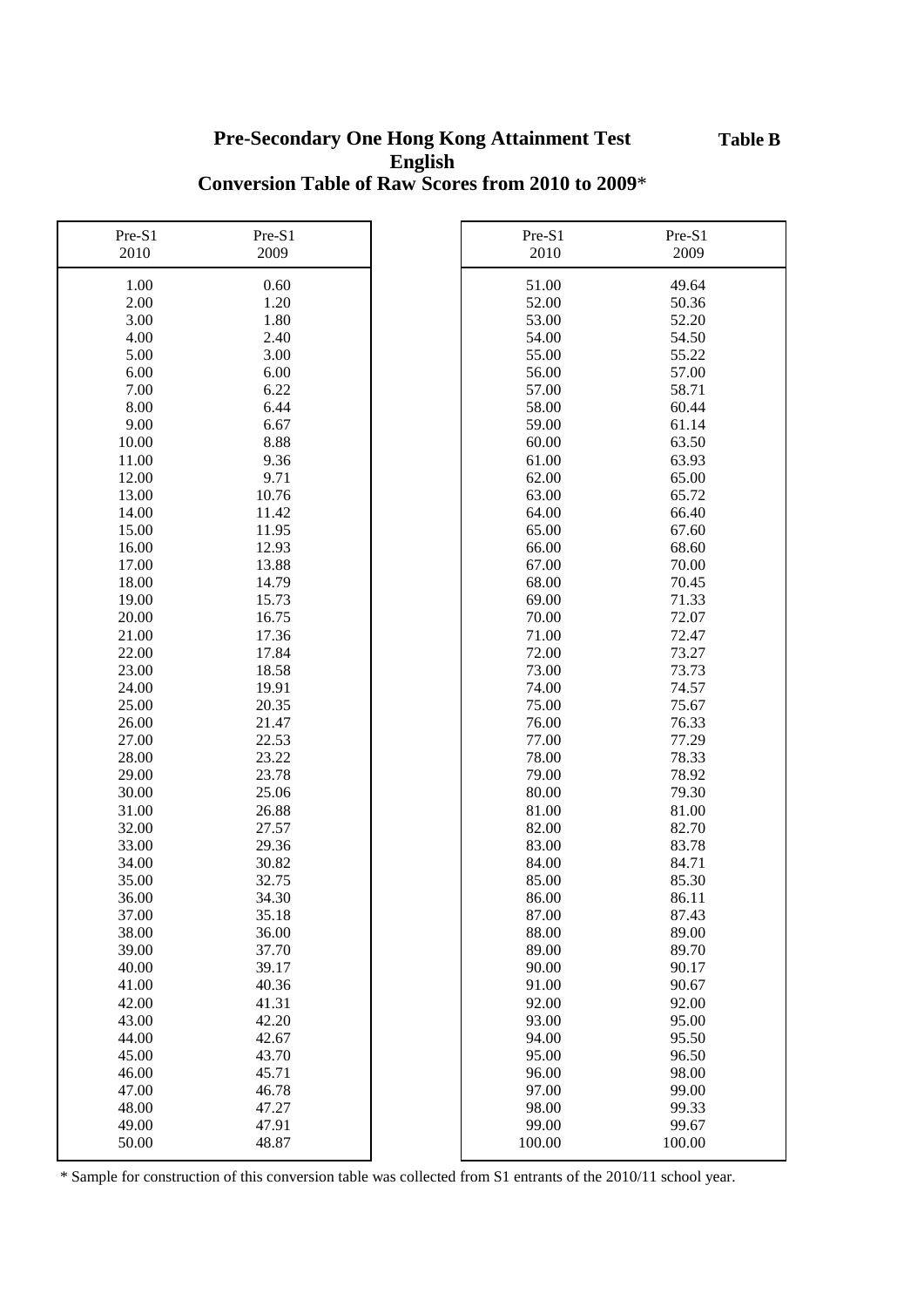**Pre-Secondary One Hong Kong Attainment Test** 中一入學前香港學科測驗

Table A

### 數學科

**Mathematics**

### **Conversion Table of Raw Scores from 2009 to 2010**\* **2009**年轉換至**2010**年的原始分換算表\*

| 2009   | 2010   | 2009   | 2010   |
|--------|--------|--------|--------|
| 中一入學前  | 中一入學前  | 中一入學前  | 中一入學前  |
| Pre-S1 | Pre-S1 | Pre-S1 | Pre-S1 |
| 1.00   | 0.89   | 51.00  | 52.20  |
| 2.00   | 1.78   | 52.00  | 53.00  |
| 3.00   | 2.67   | 53.00  | 53.69  |
| 4.00   | 3.56   | 54.00  | 54.70  |
| 5.00   | 4.44   | 55.00  | 55.92  |
| 6.00   | 5.33   | 56.00  | 56.73  |
| 7.00   | 6.22   | 57.00  | 57.22  |
| 8.00   | 7.11   | 58.00  | 57.83  |
| 9.00   | 8.00   | 59.00  | 58.46  |
| 10.00  | 8.67   | 60.00  | 59.35  |
| 11.00  | 9.00   | 61.00  | 59.87  |
| 12.00  | 9.33   | 62.00  | 61.42  |
|        |        |        |        |
| 13.00  | 10.00  | 63.00  | 62.00  |
| 14.00  | 11.00  | 64.00  | 63.27  |
| 15.00  | 13.00  | 65.00  | 64.24  |
| 16.00  | 14.80  | 66.00  | 65.21  |
| 17.00  | 15.75  | 67.00  | 65.86  |
| 18.00  | 16.60  | 68.00  | 66.71  |
| 19.00  | 18.00  | 69.00  | 67.82  |
| 20.00  | 19.55  | 70.00  | 69.64  |
| 21.00  | 20.25  | 71.00  | 70.42  |
| 22.00  | 22.00  | 72.00  | 71.75  |
| 23.00  | 23.75  | 73.00  | 73.09  |
| 24.00  | 25.70  | 74.00  | 73.73  |
| 25.00  | 26.50  | 75.00  | 74.33  |
| 26.00  | 27.64  | 76.00  | 74.94  |
| 27.00  | 28.11  | 77.00  | 76.43  |
| 28.00  | 28.95  | 78.00  | 78.19  |
| 29.00  | 29.63  | 79.00  | 78.94  |
| 30.00  | 30.20  | 80.00  | 79.83  |
| 31.00  | 31.91  | 81.00  | 81.10  |
| 32.00  | 32.40  | 82.00  | 81.95  |
| 33.00  | 32.85  | 83.00  | 83.08  |
| 34.00  | 34.00  | 84.00  | 84.08  |
| 35.00  | 35.50  | 85.00  | 85.40  |
| 36.00  | 37.13  | 86.00  | 86.33  |
| 37.00  | 38.23  | 87.00  | 88.00  |
| 38.00  | 39.00  | 88.00  | 89.00  |
| 39.00  | 40.63  | 89.00  | 90.63  |
| 40.00  | 41.43  | 90.00  | 91.20  |
| 41.00  | 42.43  | 91.00  | 91.90  |
| 42.00  | 43.44  | 92.00  | 93.10  |
| 43.00  | 44.20  | 93.00  | 93.60  |
| 44.00  | 45.50  | 94.00  | 95.00  |
| 45.00  | 46.69  | 95.00  | 95.20  |
| 46.00  | 47.45  | 96.00  | 96.20  |
| 47.00  | 49.33  | 97.00  | 97.67  |
| 48.00  | 49.75  | 98.00  | 100.00 |
| 49.00  | 50.20  | 99.00  | 100.00 |
|        |        |        |        |
| 50.00  | 51.17  | 100.00 | 100.00 |

\* 換算表根據二零一零/一一學年入讀中一的學生樣本編製。